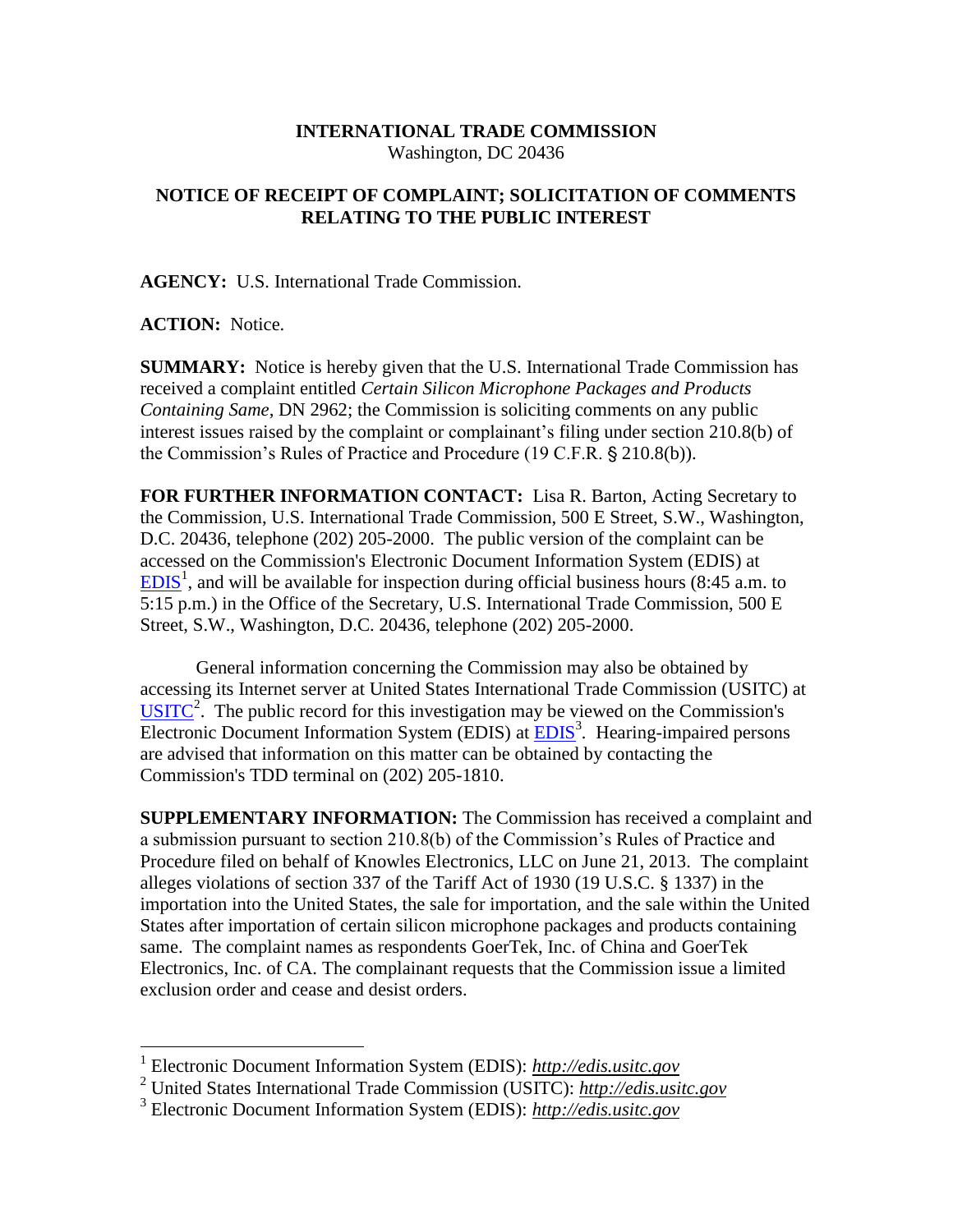Proposed respondents, other interested parties, and members of the public are invited to file comments, not to exceed five (5) pages in length, inclusive of attachments, on any public interest issues raised by the complaint or section 210.8(b) filing. Comments should address whether issuance of the relief specifically requested by the complainant in this investigation would affect the public health and welfare in the United States, competitive conditions in the United States economy, the production of like or directly competitive articles in the United States, or United States consumers.

In particular, the Commission is interested in comments that:

- (i) explain how the articles potentially subject to the requested remedial orders are used in the United States;
- (ii) identify any public health, safety, or welfare concerns in the United States relating to the requested remedial orders;
- (iii) identify like or directly competitive articles that complainant, its licensees, or third parties make in the United States which could replace the subject articles if they were to be excluded;
- (iv) indicate whether complainant, complainant's licensees, and/or third party suppliers have the capacity to replace the volume of articles potentially subject to the requested exclusion order and/or a cease and desist order within a commercially reasonable time; and
- (v) explain how the requested remedial orders would impact United States consumers.

Written submissions must be filed no later than by close of business, eight calendar days after the date of publication of this notice in the *Federal Register*. There will be further opportunities for comment on the public interest after the issuance of any final initial determination in this investigation.

Persons filing written submissions must file the original document electronically on or before the deadlines stated above and submit 8 true paper copies to the Office of the Secretary by noon the next day pursuant to section 210.4(f) of the Commission's Rules of Practice and Procedure (19 C.F.R. 210.4(f)). Submissions should refer to the docket number ("Docket No. 2962") in a prominent place on the cover page and/or the first page. (*See* Handbook for [Electronic Filing Procedures](http://www.usitc.gov/secretary/fed_reg_notices/rules/handbook_on_electronic_filing.pdf), *Electronic Filing Procedures*<sup>4</sup>). Persons with questions regarding filing should contact the Secretary (202-205-2000).

4 Handbook for Electronic Filing Procedures:

 $\overline{a}$ 

http://www.usitc.gov/secretary/fed\_reg\_notices/rules/handbook\_on\_electronic\_filing.pdf